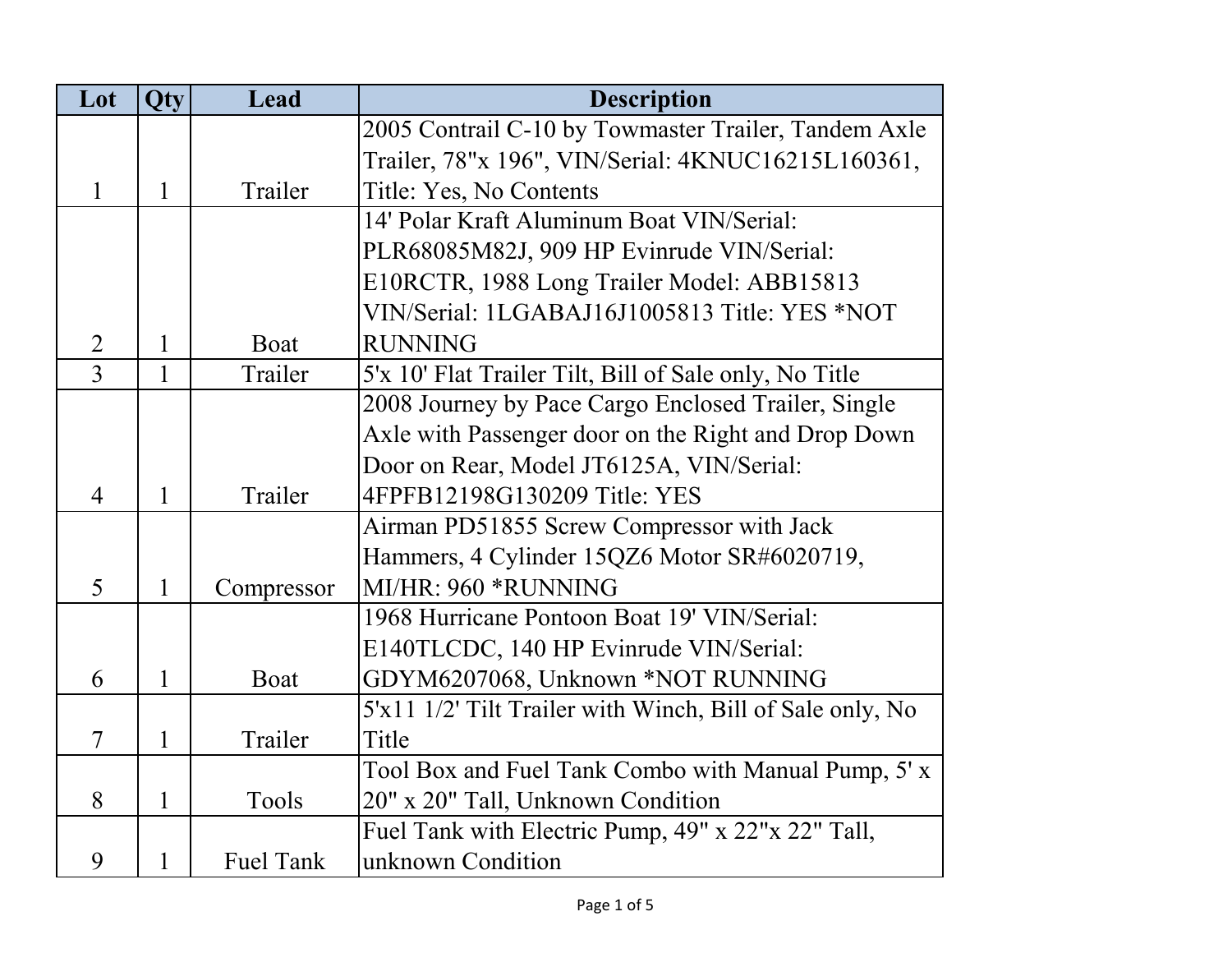| Lot | Qty          | Lead       | <b>Description</b>                                  |
|-----|--------------|------------|-----------------------------------------------------|
|     |              |            | 1991 Ford Crown Victoria VIN/Serial:                |
|     |              |            | 2FACP72F7MX101164 MI/HR: 56101 Title: YES           |
| 10  | 1            | Automobile | <b>*RUNNING</b>                                     |
|     |              |            | 2005 Lincoln Town car Signature, MI/HR: 124,960     |
|     |              |            | VIN/Serial: 1LNHM81W25Y652468 Title: Salvage,       |
| 11  | 1            | Automobile | <i><b>*Running</b></i>                              |
|     |              |            | 1999 Ford Escort 5 Speed, VIN/Serial:               |
| 12  | $\mathbf{1}$ | Automobile | 1FAFP13PXXW124102 MI/HR: 120791, *Running           |
|     |              |            | 1980 Mercury Cougar XR-7 2 Door V8, VIN/Serial:     |
|     |              |            | 0H93D605005, MI/HR: 56146, Title: Virginia, Cranked |
| 13  | 1            | Automobile | and Running                                         |
|     |              |            | 2001 Ford F-350 7.3 Diesel Dually 4 Door 4 Wheel    |
|     |              |            | Drive, VIN/Serial: 1FTWW33F31EC11725, MI/HR:        |
| 14  | 1            | Automobile | 141892, Running                                     |
|     |              |            | 1994 Lincoln Town Car MI/HR: 149860VIN/Serial:      |
| 15  | 1            | Automobile | 1LNLM81W0RY648080 Title: YES, RUNNING               |
|     |              |            | Club Car Golf Cart, Gas, SR#AG0133-052564, *NOT     |
| 16  | 1            | Golf Cart  | <b>RUNNING</b>                                      |
|     |              |            | 1965 Mercury Comet Convertible, Partially Restored, |
| 17  | 1            | Automobile | Not Running MI/HR: 15,894                           |
|     |              |            |                                                     |
|     |              |            | 1965 Ford T-Bird, Special Landau, VIN/Serial:       |
| 18  | 1            | Automobile | 5Y872162584, MI/HR: 11168 Title: YES, Not Running   |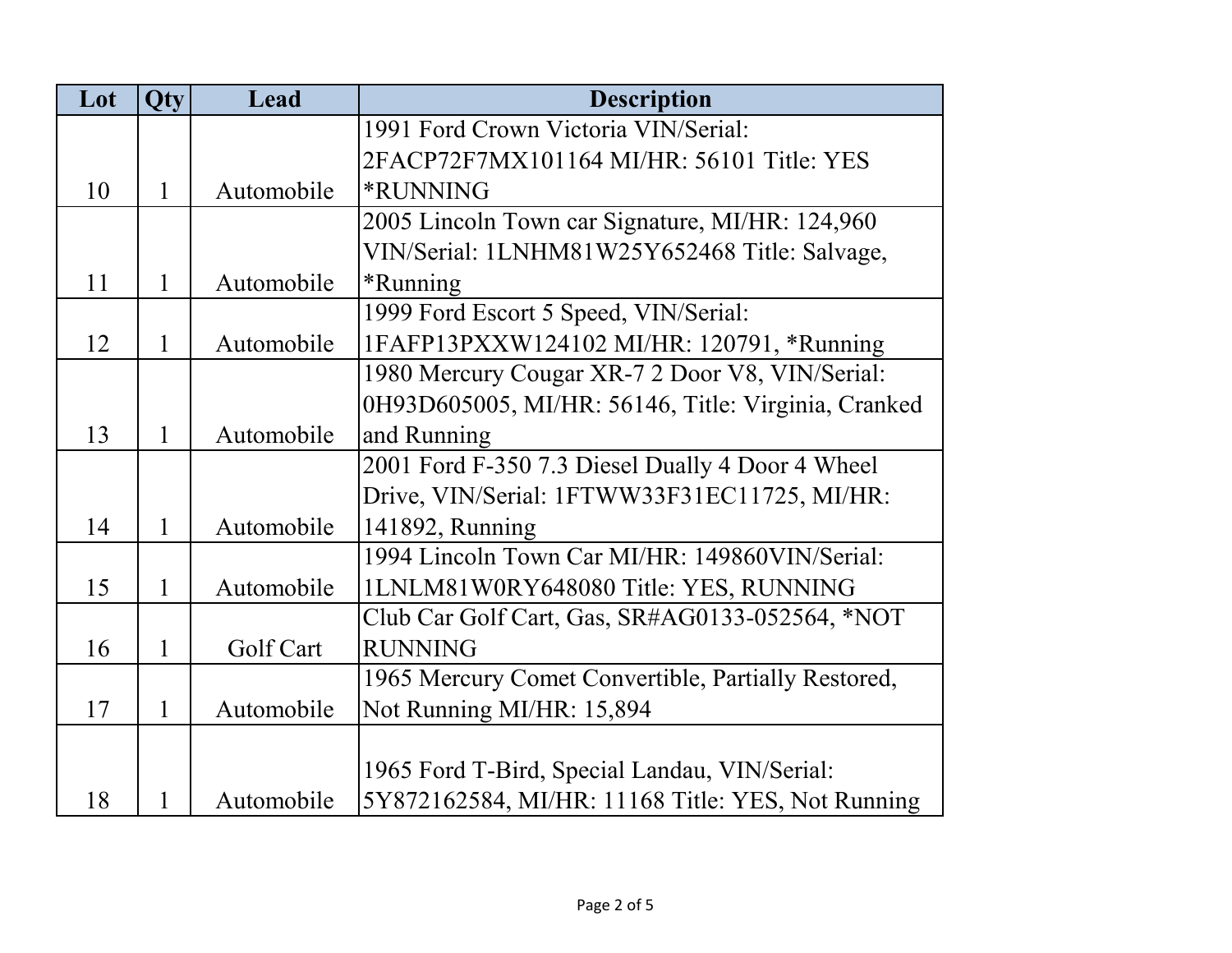| Lot | Qty          | Lead            | <b>Description</b>                                |
|-----|--------------|-----------------|---------------------------------------------------|
|     |              |                 | 2003 Landau Pontoon Boat 18 1/2' Long VIN/Serial: |
|     |              |                 | LB007880I203, 4 Stroke Suzuki DF-50 VIN/Serial:   |
|     |              |                 | 05001F-3T1268, 2003 Trailer VIN/Serial:           |
|     |              |                 | 1M5BP202131E84147 Title: Florida Title, *NOT      |
| 19  | 1            | Boat            | <b>RUNNING</b>                                    |
|     |              |                 | 1961 John Deere 1010 RU, 40 HP, SR#17701, MI/HR:  |
| 20  | $\mathbf{1}$ | Tractor         | 2966, Lift works and runs                         |
|     |              |                 | 1955 Model 70 John Deere Diesel, Power Steering,  |
| 21  | $\mathbf{1}$ | Tractor         | SR#7032961, NOT RUNNING                           |
|     |              |                 |                                                   |
|     |              |                 | 1959 Ford Fairlane 500 4 Door V8 AT, VIN/Serial:  |
| 22  | $\mathbf{1}$ | Automobile      | B9NS167389, MI/HR: 97623, No Title, Not Running   |
|     |              |                 | 1964 Ford T-Bird V8 Convertible VIN/Serial:       |
| 23  | $\mathbf{1}$ | Automobile      | 4Y85Z113273 Title: YES, Not Running               |
|     |              |                 | 1974 John Deere 830A, SR#138596, MI/HR: 779,      |
| 24  | $\mathbf{1}$ | Tractor         | *Running                                          |
| 25  | $\mathbf{1}$ | <b>Bush Hog</b> | 5' Bush Hog                                       |
|     |              |                 |                                                   |
|     |              |                 | 1975 20' Aztec Imp Boat VIN/Serial: XMPJ32310675  |
|     |              |                 | Title: No, Mercouiser V8 Motor, Tandem Axle Magic |
|     |              |                 | Tilt Trailer VIN/Serial: 1M5BVM122N1037651Title:  |
| 26  | 1            | Boat            | Yes *NOT RUNNING                                  |
|     |              |                 | 1969 Ford Thunderbird, VIN/Serial: 9Y84N113506,   |
| 27  | 1            | Automobile      | MI/HR: 72408, Title: Yes, *Not Running            |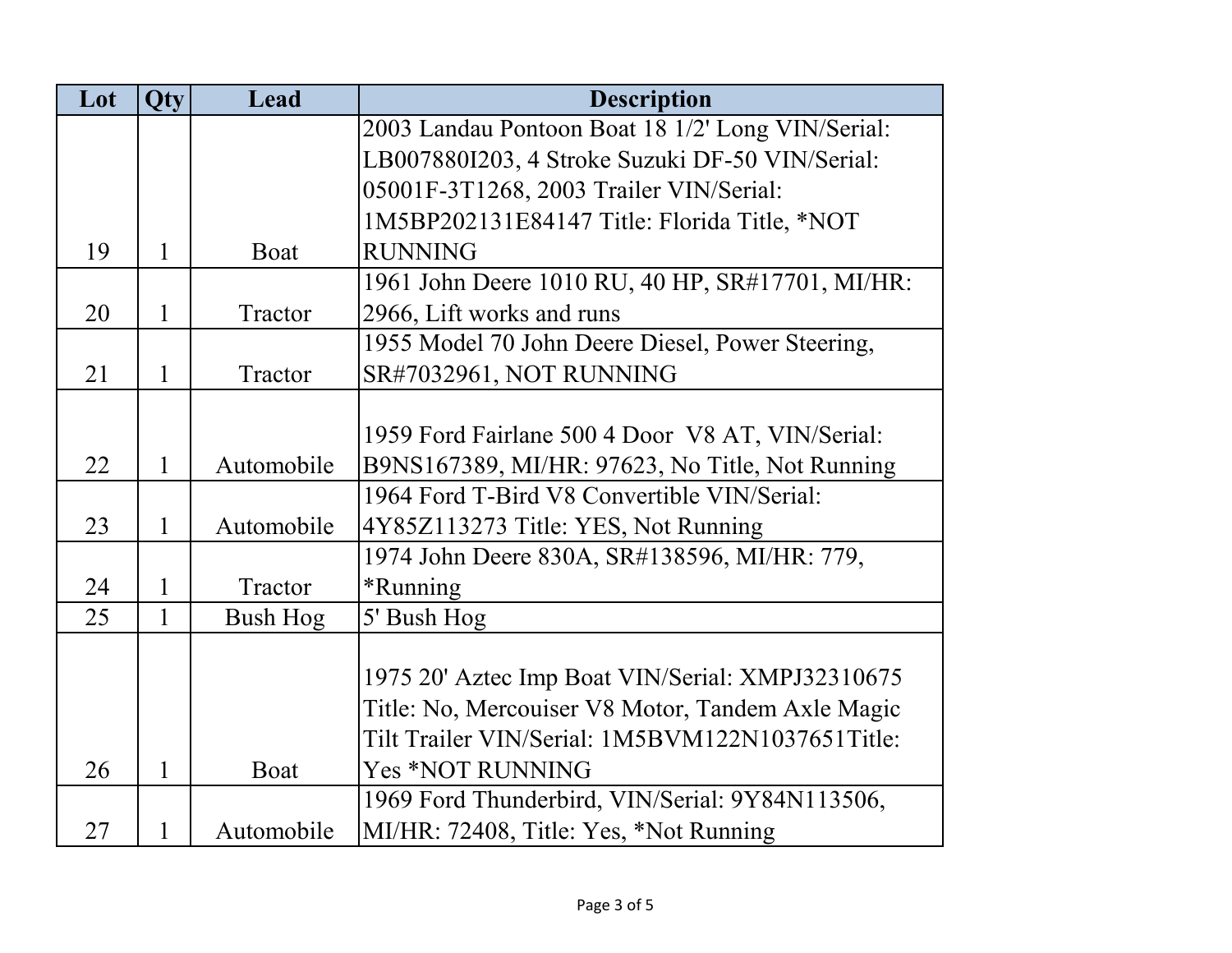| Lot | Qty          | Lead               | <b>Description</b>                                      |
|-----|--------------|--------------------|---------------------------------------------------------|
|     |              |                    |                                                         |
|     |              |                    | 1983 Chris Craft Boat VIN/Serial: CCBAW114M83H-         |
|     |              |                    | 215, Scorpion 215 488 Mercruiser, Trailer with No Tires |
|     |              |                    | or Rims VIN/Serial: NCX733905 Title: YES, Unknown       |
| 28  | 1            | Boat               | *NOT RUNNING                                            |
|     |              |                    | 1978 General Electric Welder, SR#655-PN, 200 Ampere     |
| 29  | 1            | Welder             | DC Arc (NOT TESTED)                                     |
| 30  | 1            | Forklift           | Case 584E Forklift, Unknown *NOT RUNNING                |
| 31  | 1            | <b>Bottom Plow</b> | John Deere 2 Bottom Plow                                |
| 32  | 1            | <b>Box Blade</b>   | Gannon 6' Flip Box Blade, 3 PT                          |
| 33  | 1            | <b>Box Blade</b>   | Landpride 7' Box Blade                                  |
| 34  | $\mathbf{1}$ | Camper             | 8' Truck Shell, Missing Windows                         |
| 35  | 1            |                    | Vintage Fuel Tank                                       |
| 36  | 1            | Mower              | John Deere Vintage Sickle Mower (NOT TESTED)            |
|     |              |                    |                                                         |
|     |              |                    | Tandem Dual Axle Equipment Trailer, Pental Hitch, 8'x   |
| 37  | 1            | Trailer            | 16' Deck with 4' Dovetail, Bill of Sale only, No Title  |
|     |              |                    | 1985 16' Ford Dump Truck, VIN/Serial:                   |
|     |              |                    | 1FDNF70H3FVA10290, MI/HR: 117421, Title: Yes            |
| 38  | $\mathbf{1}$ | Automobile         | *NOT RUNNING                                            |
| 39  | 1            |                    | 36"x 36" Long Tank on Stand                             |
|     |              |                    | 1952 Model 60 John Deere 3 Cylinder, SR#6005982,        |
| 40  | 1            | Tractor            | Parts Only                                              |
|     |              |                    | 1936 Model B John Deere 2 Cylinder, SR#260967, Parts    |
| 41  | 1            | Tractor            | Only                                                    |